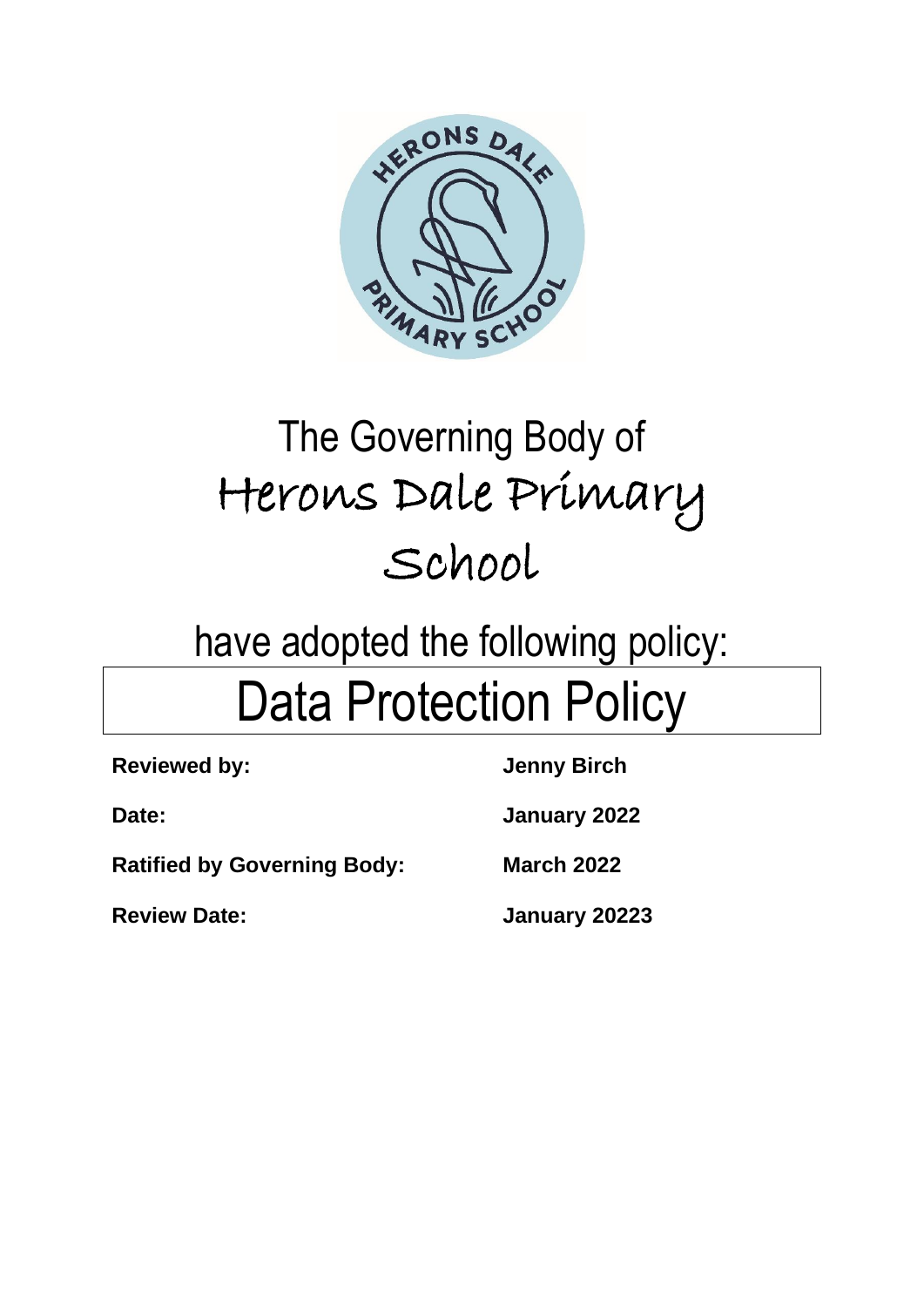#### **Introduction**

On the 25th May 2018 the General Data Protection Regulation (GDPR) will be applicable and the current Data Protection Act (DPA) will be updated by a new Act giving effect to its provisions. Before that time the DPA will continue to apply.

This Policy sets out the way personal data of staff, students and other individuals is processed fairly and lawfully.

Herons Dale Primary School collects and uses personal information about staff, students, parents or carers and other individuals who meet them. This information is gathered in order to enable it to provide education and other associated functions. In addition, there may be a legal requirement to collect and use information to ensure that Herons Dale complies with its statutory obligations.

Herons Dale is a data controller and must therefore comply with the Data Protection Principles in the processing of personal data, including the way in which the data is obtained, stored, used, disclosed and destroyed. Herons Dale must be able to demonstrate compliance. Failure to comply with the principles exposes the school and staff to civil and criminal claims and possible financial penalties.

Details of Herons Dale's purpose for holding and processing data can be viewed on the data protection register:<https://ico.org.uk/esdwebpages/search>

The schools registration number is Z7488796. This registration is renewed annually and updated as and when necessary.

#### **Aim**

This Policy will ensure:

Herons Dale processes personal data fairly and lawfully and in compliance with the Data Protection Principles.

All staff involved with the collection, processing and disclosure of personal data will be aware of their duties and responsibilities under this policy.

That the data protection rights of those involved with the school community are safeguarded.

Confidence in the school's ability to process data fairly and securely.

#### **Scope**

This Policy applies to:

Personal data of all school employees, governors, students, parents and carers, volunteers and any other person carrying out activities on behalf of the School.

The processing of personal data, both in manual form and on computer.

All staff and governors.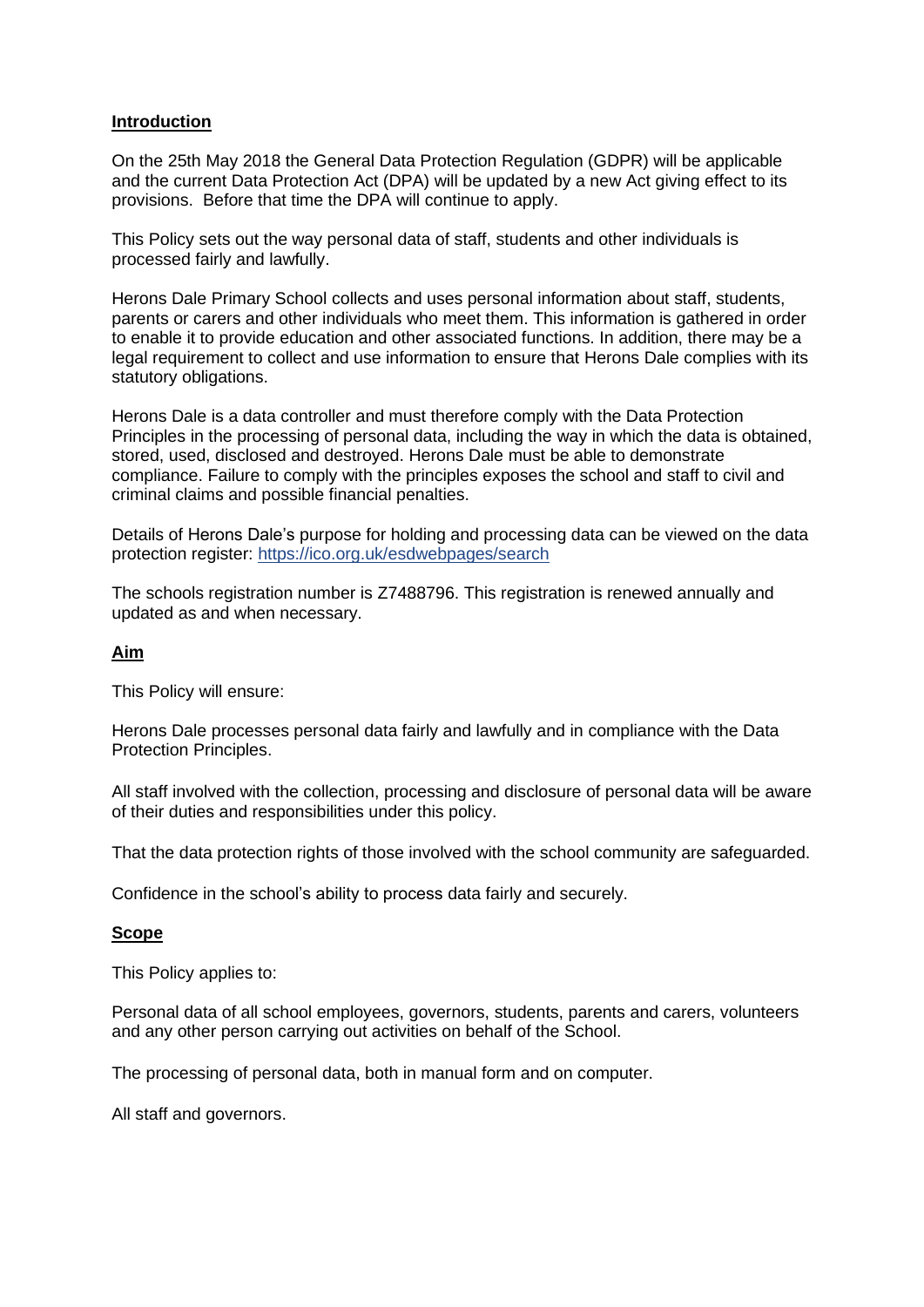## **The Data Protection Principles**

Herons Dale will ensure that personal data will be and will be able to demonstrate compliance with these principles:

- 1. Processed fairly, lawfully and in a transparent manner.
- 2. Collected for specified, explicit and legitimate purposes and not further processed for other purposes incompatible with those purposes.
- 3. Adequate, relevant and limited to what is necessary in relation to the purposes for which data is processed.
- 4. Accurate and kept up to date.
- 5. Kept in a form that permits identification of data subjects for no longer than is necessary for the purposes for which the personal data is processed.
- 6. Processed in a way that ensures appropriate security of the personal data including protection against unauthorised or unlawful processing and against accidental loss, destruction or damage, using appropriate technical or organisational measures.

The school will have in place a process for dealing with the exercise of the following rights by governors, staff, students, parents and members of the public in respect of their personal data:

- to be informed about what data is held, why it is being processed and who it is shared with;
- to access their data;
- to rectification of the record;
- to erasure;
- to restrict processing;
- to data portability;
- to object to processing;
- not to be subject to automated decision-making including
- profiling.

## **Roles and Responsibilities**

The Governing Body of Herons Dale and the Head Teacher are responsible for implementing good data protection practices and procedures within the school and for compliance with the Data Protection Principles.

It is the responsibility of all staff to ensure that their working practices comply with the Data Protection Principles. Disciplinary action may be taken against any employee who breaches any of the instructions or procedures forming part of this policy

A designated member of staff, the Data Protection Officer, will have responsibility for all issues relating to the processing of personal data and will report directly to the Head Teacher.

The Data Protection Officer will comply with responsibilities under the GDPR and will deal with subject access requests, requests for rectification and erasure, data security breaches.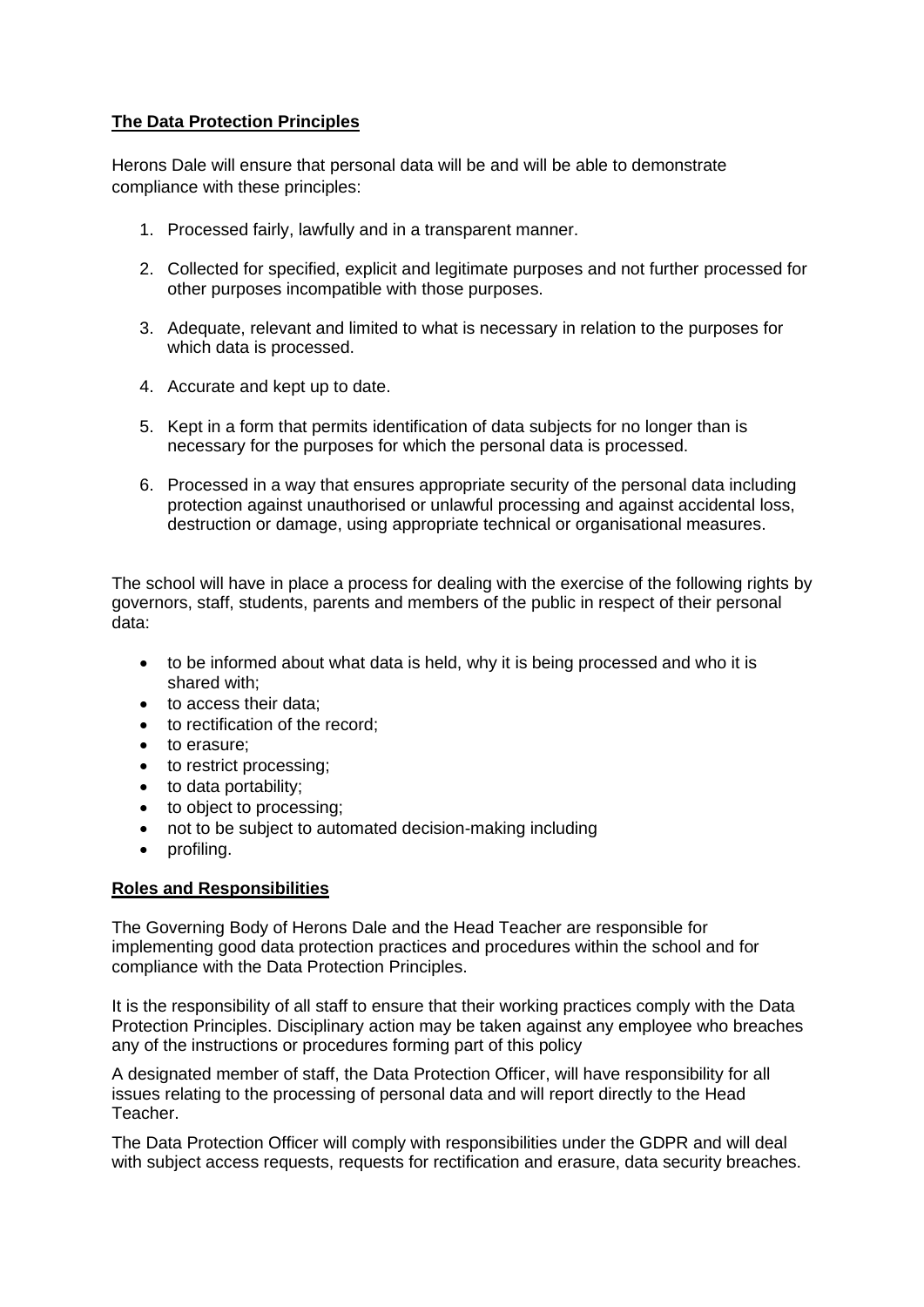Complaints about data processing will be dealt with in accordance with the Thrive's Complaint Policy.

## **Data Security and Data Security Breach Management**

All staff are responsible for ensuring that personal data which they process is kept securely and is not disclosed to any unauthorised third parties.

Access to personal data should only be given to those who need access for the purpose of their duties.

All staff will comply with the Schools Acceptable IT use Policy.

Staff who work from home must have particular regard to the need to ensure compliance with this Policy and the Acceptable IT use Policy.

Data will be destroyed securely in accordance with the 'Information and Records Management Society Retention Guidelines for Schools'.

New types of processing personal data including surveillance technology which are likely to result in a high risk to the rights and freedoms of the individual will not be implemented until a Privacy Impact Risk Assessment has been carried out.

Herons Dale have in place a data breach security management process and serious breaches where there is a high risk to the rights of the individual will be reported to the Information Commissioner's Office (ICO) in compliance with the GDPR.

All staff will be aware of and follow the data breach security management process.

All staff will be aware of and comply with the list of Do's and Don'ts in relation to data security in Appendix A.

## **Subject Access Requests**

Requests for access to personal data, Subject Access Requests, (SARs) will be processed by the Data Protection Officer. Records of all requests will be maintained.

The school will comply with the statutory time limits for effecting disclosure in response to a Subject Access Request. The statutory time limit of one calendar month from receipt of the request.

#### **Sharing data with third parties and data processing undertaken on behalf of the school.**

Personal data will only be shared with appropriate authorities and third parties where it is fair and lawful to do so. Any sharing will be undertaken by trained personnel using secure methods. Where a third party undertakes data processing on behalf of Herons Dale e.g. by providing cloud-based systems or shredding services, the school will ensure that there is a written agreement requiring the data to be processed in accordance with the Data Protection Principles.

## **Ensuring compliance**

All new staff will be trained on the data protection requirements as part of their induction.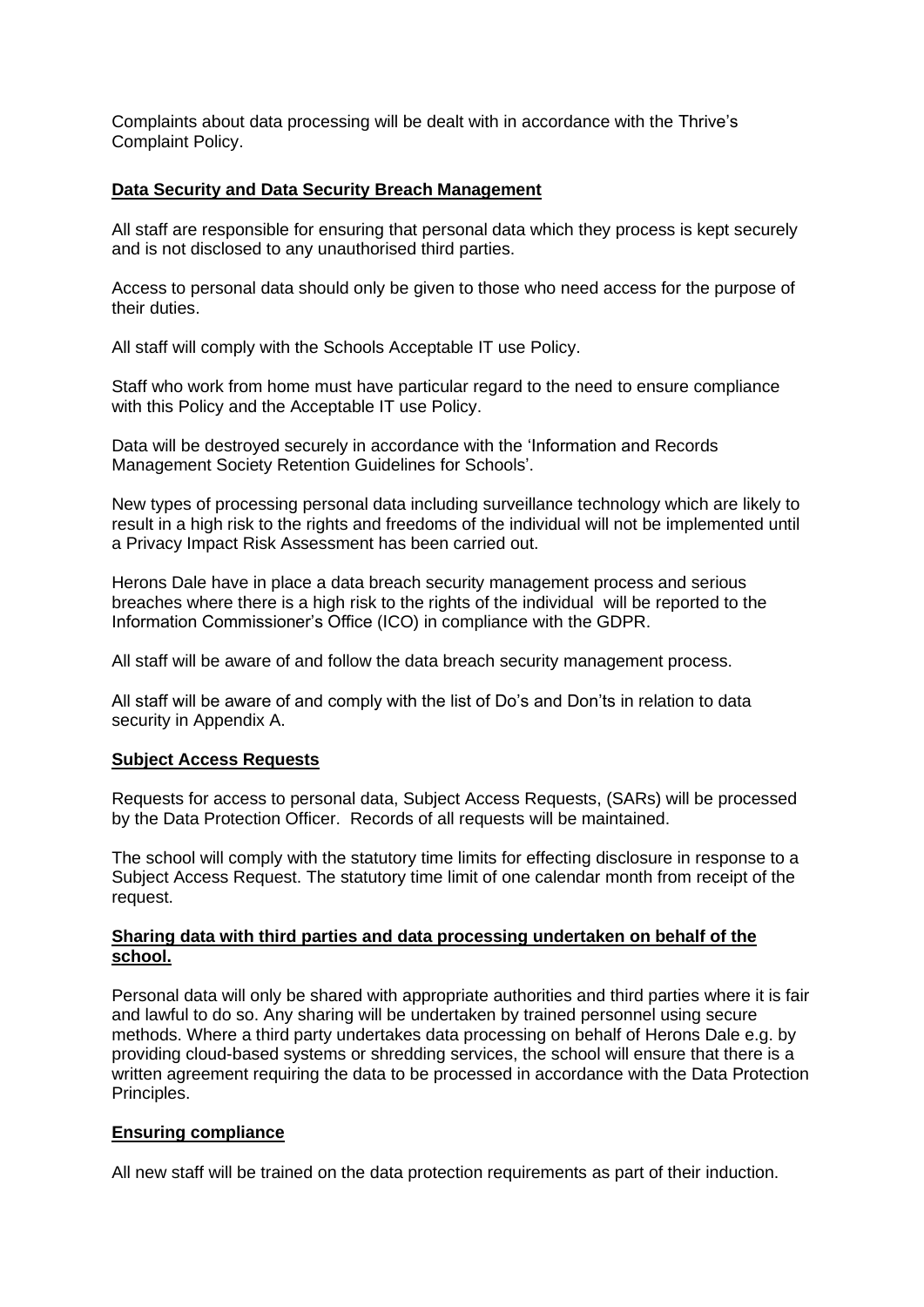Training and guidance will be available to all staff.

All staff will read the Acceptable IT use Policy.

The School advises students whose personal data is held, the purposes for which it is processed and who it will be shared with. This is referred to as a "Privacy Notice" and is available on the School website.

The School will ensure Privacy Notices contains the following information:

- Contact Data Controller and Data Protection Officer
- Purpose of processing and legal basis. Retentions period. Who we share data with.
- Right to request rectification, erasure, to withdraw consent, to complain, or to know about any automated decision making and the right to data portability where applicable.

#### **Photographs, Additional Personal Data and Consents**

Where the School seeks consents for processing person data such as photographs at events it will ensure that appropriate written consents are obtained. Those consent forms will provide details of how the consent can be withdrawn.

Where the personal data involves a child under 16 years written consent will be required from the adult with parental responsibility.